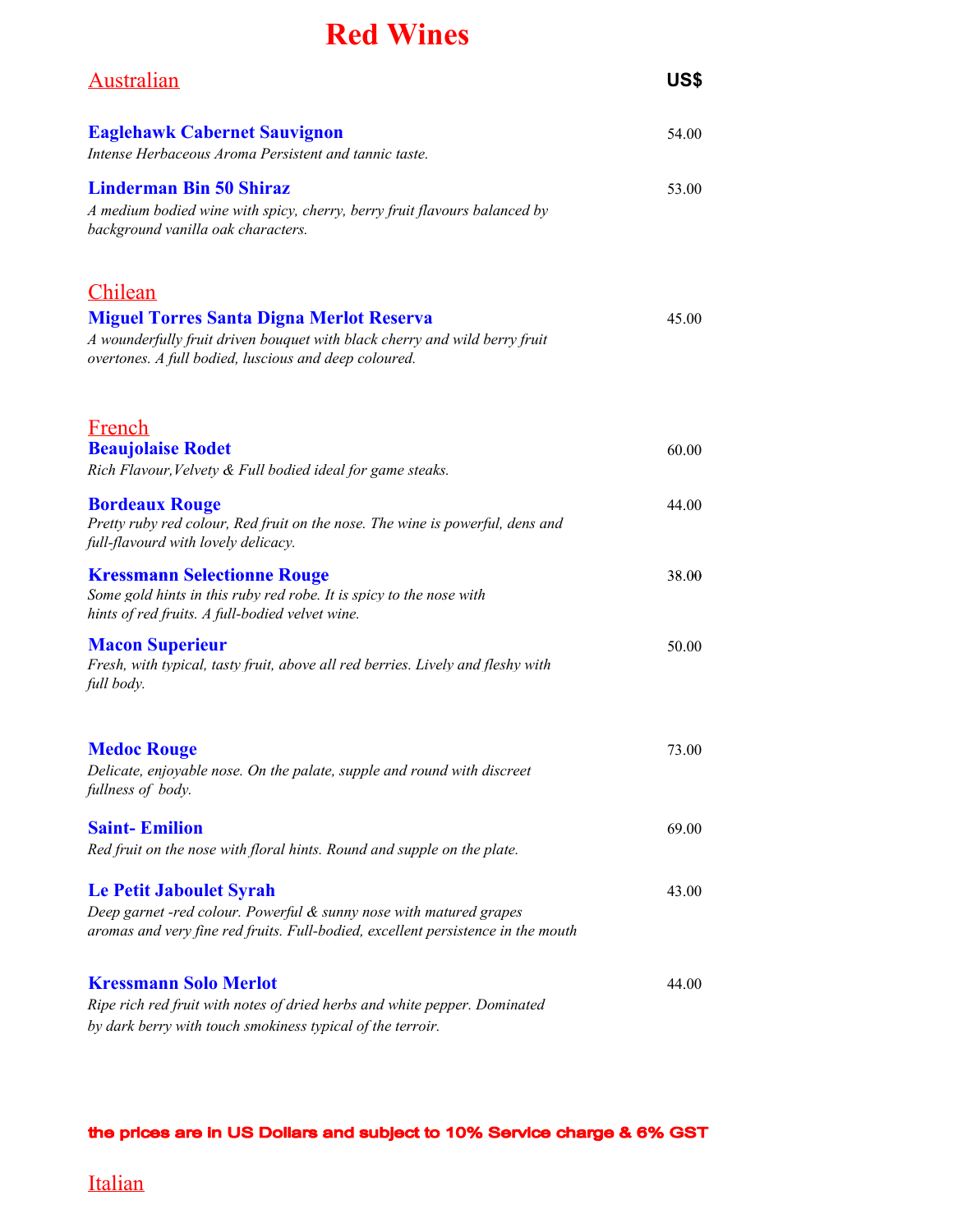| <b>Bardolino Classico</b><br>A ruby red, delicately scented wine with a flavour of ripe cherries and<br>slightly bitter almonds.                                                                           | 69.00 |
|------------------------------------------------------------------------------------------------------------------------------------------------------------------------------------------------------------|-------|
| <b>Chianti Classico</b><br>A taste which is Dry velvety concentrated & Full bodied                                                                                                                         | 69.00 |
| <b>Chianti DocG</b><br>A taste which is dry velvety concentrated & fruity young                                                                                                                            | 45.00 |
| <b>Chianti Ruffino</b><br>Mainly produced from sangiovese grapes. This is a fresh, light and<br>fruity style wine.                                                                                         | 50.00 |
| La Bifora Vino Da Tavola Rosso<br>Intense Herbaceans Aroma, full typical Dry Body.                                                                                                                         | 38.00 |
| <b>Valpolicella Classico</b><br>Intense herbaceous Aroma, Full typical dry body.                                                                                                                           | 56.00 |
| <b>South African</b><br><b>Leopards Leap Cabernet Sauvignon</b><br>Perfect balance with oaky vanilla flavours. Excellence followthrough on the<br>palate where the soft/ripe tannins linger on the senses. | 51.00 |
| <b>Leopards Leap Merlot</b><br>An elegant wine with prominent black cherry, chocolate and oak shades<br>on the nose and palate, followed by velvet smooth, lingering finish                                | 58.00 |
| <b>Simonsig Shiraz</b><br>This is full bodied wine, with typical Me riot berry and peeper aromas<br>that compliment the wood ageing.                                                                       | 69.00 |
| <b>White Wines</b>                                                                                                                                                                                         |       |
| <b>Australian</b><br><b>Jacob Creek Chardonnay</b><br>Ripe tropicals fruits with herbaceous hints and well-intergrated oak. Tropical<br>flavours lead to a lingering crispness.                            | 44.00 |
| <b>Wyndham Es Bin 222 Chardonnay</b><br>A generous wine with a rich bouquet of honey and buttered fruit with suble oak.<br>This fell body wine its elegent, beautifully balanced.                          | 45.00 |
| <b>French</b><br><b>Chablis Laroche</b><br>This is bench make pure Chablis, it shows clean, subtle apples and cream on<br>the nose. The palate is crispy, lively and firm.                                 | 85.00 |

the prices are in US Dollars and subject to 10% Service charge & 6 % GST

### **Graves Blanc** 54.00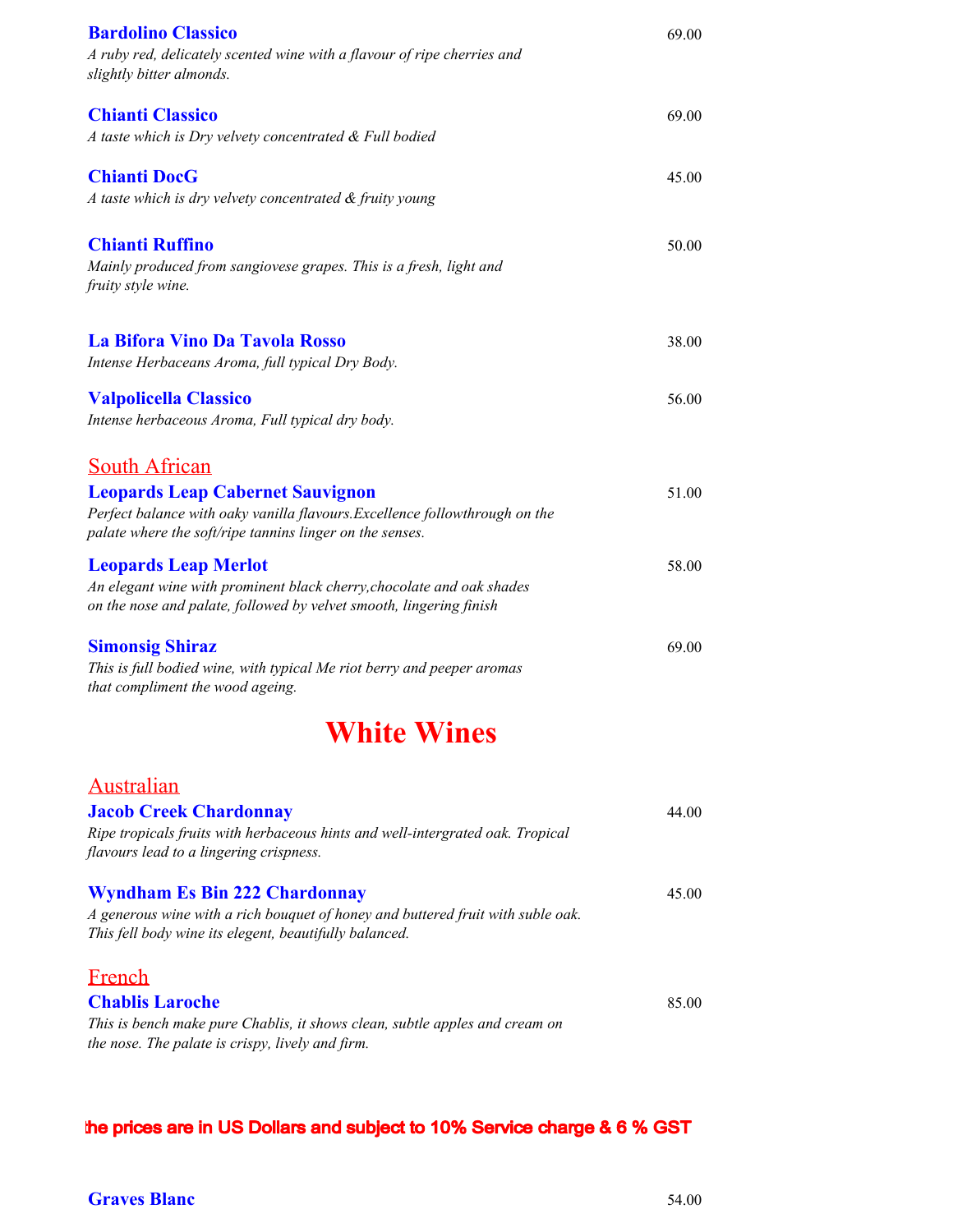| Brilliant gold colour. This is fruity wine with a supple and round palate.                                                                                            |        |  |
|-----------------------------------------------------------------------------------------------------------------------------------------------------------------------|--------|--|
| <b>Kressmann Blanc de Blanc Grand Reserve</b><br>Made from the sauvignon Blanc grape, this wine is of consistant quality.                                             |        |  |
| <b>Kressmann Selection Blanc</b><br>A sharp aroma to the nose with hints of citrusfruit, intense and smooth wine<br>appealing freshness and floral notes.             | 41.00  |  |
| <b>Kressmann Solo Chardonnay</b><br>Typical Body with Honey after taste.                                                                                              | 41.00  |  |
| <b>CUVEE BORIE</b>                                                                                                                                                    | 36.00  |  |
| <b>BORDEAUX</b>                                                                                                                                                       | 44.00  |  |
| <b>Macon Villag Blanc</b><br>Pale green gold colour, very fresh with tasty fruit including summer blossom<br>and white peach; fully fleshed and well structured body. | 50.00  |  |
| <b>Muscadet AC</b><br>A dry wine. Fresh with green apple fruit, lively and easy flowing.                                                                              | 54.00  |  |
| <b>Pouilly Fuisse</b><br>Dry white wine. Fresh with typical aromas of apricot, honey and some<br>minerality. Good flesh with well-balanced body.                      | 123.00 |  |
| <b>Latour Ardeche Chardonnay</b><br>Elegant, Clean and fruity. Delicate white fruits accented by vanilla and<br>butter toast.                                         | 41.00  |  |
| Italian<br><b>Frascati Superiore</b>                                                                                                                                  | 43.00  |  |
| Delicate flavor Dry & Soothing Dry taste.                                                                                                                             |        |  |
| <b>Orvietto Classico</b><br>A crisp, well balanced wine with a dry fresh taste, exhibiting flavours and hints<br>of pears.                                            | 44.00  |  |
| <b>Toscano Bianco</b><br>Full bodied, usually quite tannic and concentrated.                                                                                          | 34.00  |  |

I the prices are in US Dollars and subject to 10% Service charge & 6 % GST

## **Portuguese**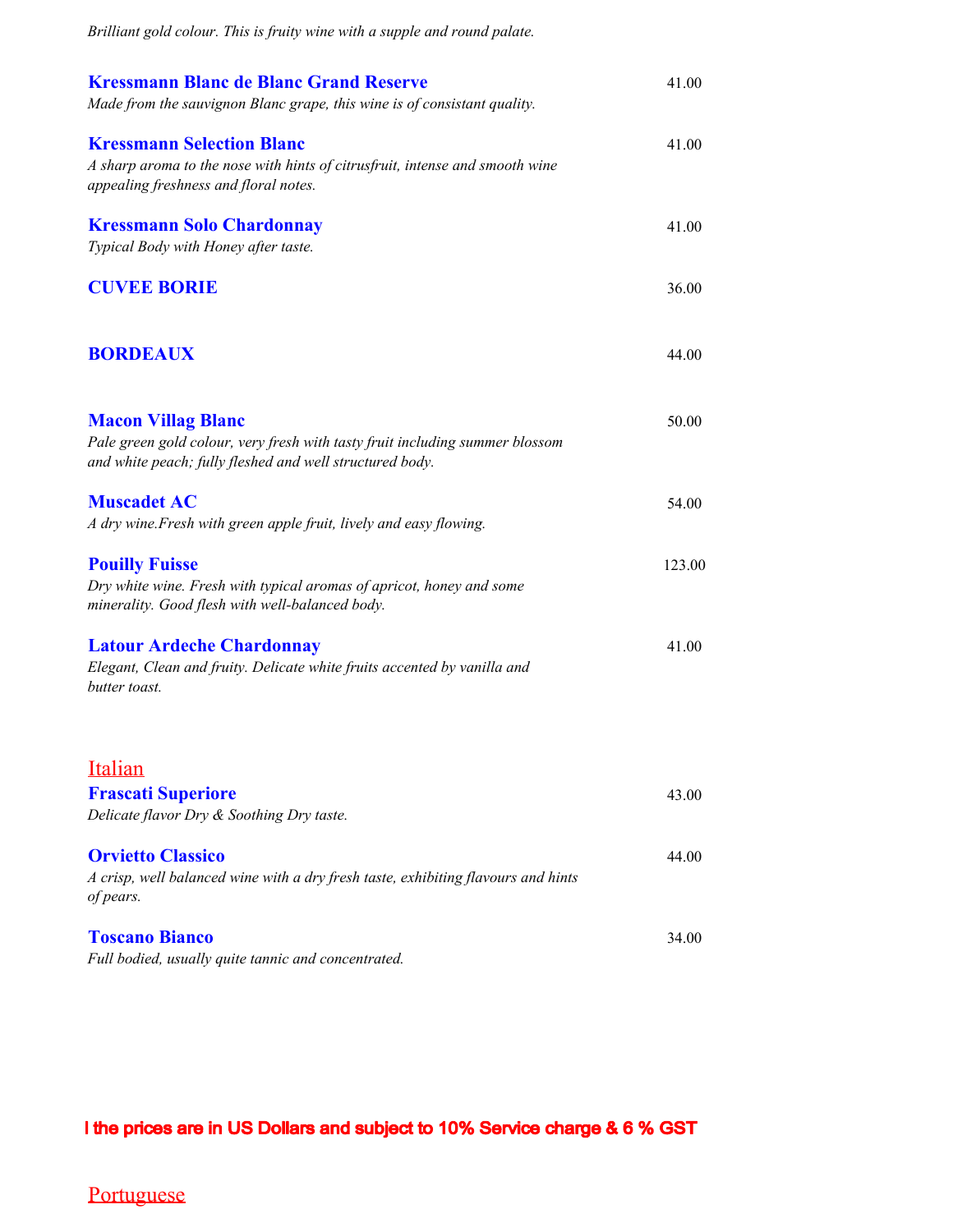| <b>Mateus White</b>                               | 50.00 |
|---------------------------------------------------|-------|
| Medium bodied, generally fruit low acidity (Soft) |       |

South African **Bains Way Bush vine Chenin** 44.00 *Very intense aromas which range from country hay, floral, tropical fruit and apricots to spice. Plenty of ripe fruit flavours.* **Bains Way Viognier** 44.00 *This wine has a beautiful yellow hue with golden hints. Very expressive nose typical of the varietal. This Viogner with a fine texture reveals scents of dried fruits, almonds and notes of aprocot.*

## **Rose Wines**

| <b>Kressman Selection Rose</b>                                                                                                                                                                                                 | 44.00 |
|--------------------------------------------------------------------------------------------------------------------------------------------------------------------------------------------------------------------------------|-------|
| Table wine of consistent quality. Slightly fruity with a soft crisp finish.<br>Classic bright pink.                                                                                                                            |       |
| <b>Mateus Rose</b>                                                                                                                                                                                                             | 48.00 |
| A light medium dry, refreshing rose wine.                                                                                                                                                                                      |       |
| <b>Rose D'Anjou</b><br>Bright cherry pink, refreshing floral nose. Just off dry, so very easy to drink<br>perfect lunch time wine.                                                                                             | 56.00 |
| <b>Torres de Casta Rosado</b>                                                                                                                                                                                                  | 69.00 |
| <b>Duo Cuvee Mythique Rose</b>                                                                                                                                                                                                 | 56.00 |
| <b>Marques de Riscal Reserva Rioja Rosado</b>                                                                                                                                                                                  | 44.00 |
| <b>Jacobs Creek Shiraz Rose</b>                                                                                                                                                                                                | 56.00 |
| This is a bright light wine with lovely strawberry fruit flavours. It has a<br>tremendously well rounded length and whilst not being overtly dry, certainly<br>isn't medium. It is simply oozing with fruit, Really delicious. |       |
| <b>Condesa De Leganza</b>                                                                                                                                                                                                      | 41.00 |
| Fruity, with notes of cherries and raspberries. Firm, delicate tannins, round<br>and elegant. Ready to drink although it may enjoy a long life.                                                                                |       |

the prices are in US Dollars and subject to 10% Service charge & 6 % GST

# **Sparkling Wines**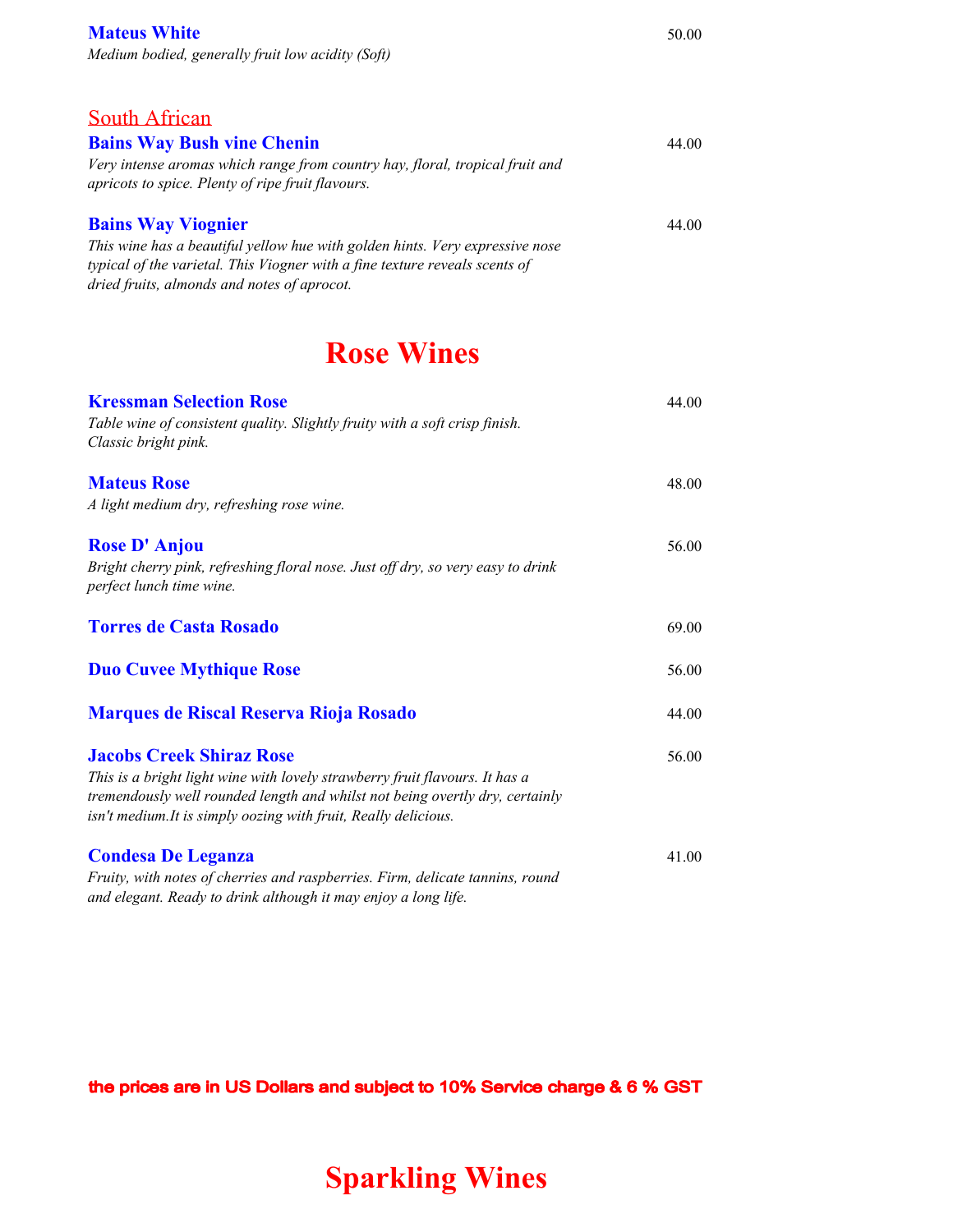| <b>Blanc de Blanc Brut</b>                         | 63.00 |
|----------------------------------------------------|-------|
| <b>Henkell Trocken</b>                             | 59.00 |
| <b>Pinot Frizzante</b>                             | 70.00 |
|                                                    |       |
| <b>Joseph Masachs Cava Gran Palas Brut Reserva</b> | 58.00 |
| <b>Prosecco Valado Selezione oro</b>               | 68.00 |

# **Champagne**

| <b>Moet &amp; Chandon</b>                   | 213.00 |
|---------------------------------------------|--------|
| <b>Mum Champagne</b>                        | 188.00 |
| <b>Piper Heidsieck Brut</b>                 | 200.00 |
| <b>Lanson Brut Black Lable</b>              | 206.00 |
| <b>Veuve Clicquot</b>                       | 212.00 |
| <b>Perrier Jovet Grand Brut</b>             | 144.00 |
| <b>Charles De Laroche Grande Cuvee Brut</b> | 156.00 |

the prices are in US Dollars and subject to 10% Service charge & 6 % GST